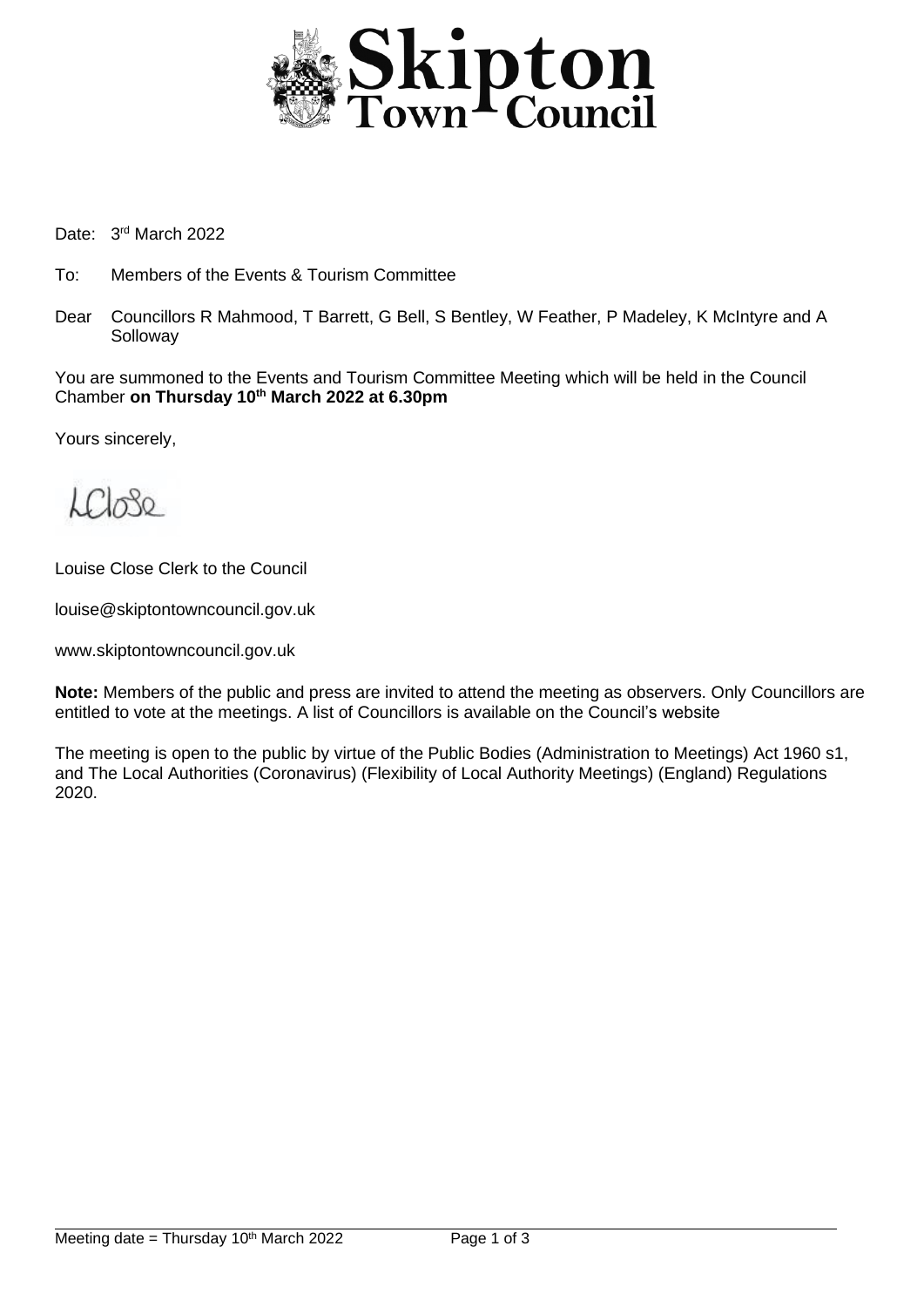# **SKIPTON TOWN COUNCIL 10th March 2022 6.30pm A copy of the agenda is available in larger print upon request.**

# **A G E N D A**

### **1. Chairman's Remarks**

#### **2. Apologies for Absence**

To accept the reason(s) for the absence of any Members from the meeting.

#### **3. Disclosures of Interest**

To receive any disclosable pecuniary interests from members on matters to be considered at the meeting. The disclosure should include the nature of the interest and be registered with the monitoring officer within 28 days. Members are to ensure that their Register of Interests form is kept up to date with the CDC Monitoring Officer.

#### **4. Dispensations**

To decide upon any dispensation requests from members received by the Clerk in respect of this meeting.

#### **5. Representations from public**

RESOLUTION to adjourn the meeting in order to allow members of the public to make representations, answer questions and give evidence in respect of the business on the agenda. Each member of the public is entitled to speak for 3 minutes.

• Questions / observations from members of the public

#### **6. Minutes of the Previous Meeting**

To approve the minutes of the Events & Tourism Committee meetings held on 20<sup>th</sup> November and 2<sup>nd</sup> December 2021.

# **7. Matters Arising**

To report and receive information arising from the minutes of items not on the agenda

#### **8. Update from the Events & Tourism Manager**

To receive and note the report from the Events & Tourism Manager

# **9. Christmas Events and Financial Review**

To receive an update from the Events and Tourism Manager

#### **10. Budget**

To review the budget for this committee

#### **11. Ambassador Scheme**

To consider the recommencement of the Ambassador Scheme post COVID-19